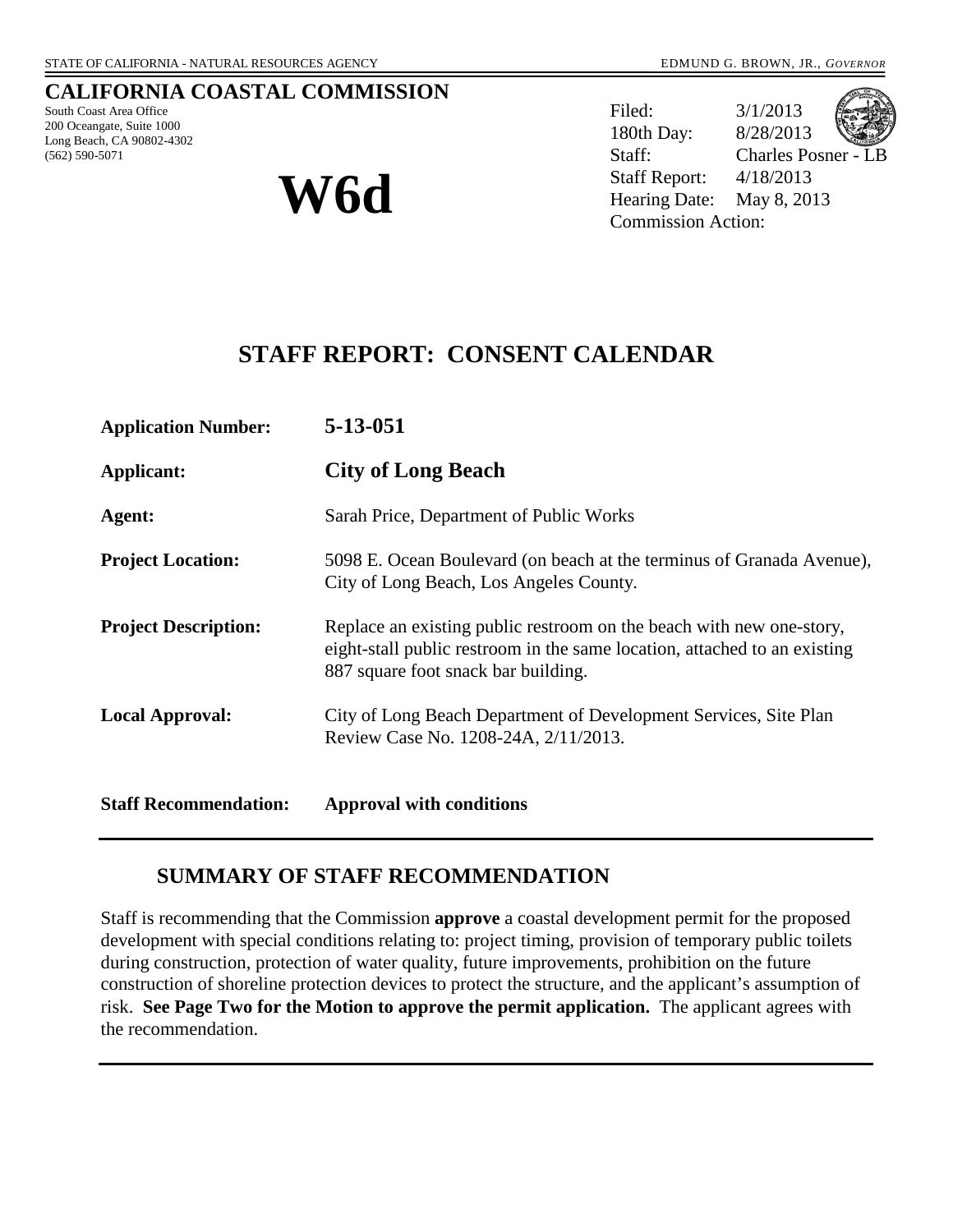# **TABLE OF CONTENTS**

| E. DEVELOPMENT $\ldots$ $\ldots$ $\ldots$ $\ldots$ $\ldots$ $\ldots$ $\ldots$ $\ldots$ $\ldots$ $\ldots$ $\ldots$ $\ldots$ $\ldots$ $\ldots$ $\ldots$ |  |
|-------------------------------------------------------------------------------------------------------------------------------------------------------|--|
|                                                                                                                                                       |  |
|                                                                                                                                                       |  |

# **EXHIBITS**

Exhibit 2 – Project Location Map – Belmont Shore

Exhibit 3 – Proposed Restroom - Site Plan

Exhibit 4 – Proposed Restroom - Site Plan Details

# **I. MOTION AND RESOLUTION**

**Motion:** *"I move that the Commission approve the coastal development permit applications included on the consent calendar in accordance with the staff recommendations."*

Staff recommends a **YES** vote. Passage of this motion will result in approval of all the permits included on the consent calendar. An affirmative vote by a majority of the Commissioners present is needed to pass the motion.

#### **Resolution:**

*The Commission hereby approves a coastal development permit for the proposed development and adopts the findings set forth below on grounds that the development as conditioned will be in conformity with the policies of Chapter 3 of the Coastal Act and will not prejudice the ability of the local government having jurisdiction over the area to prepare a Local Coastal Program conforming to the provisions of Chapter 3 of the Coastal Act. Approval of the permit complies with the California Environmental Quality Act because either 1) feasible mitigation measures and/or alternatives have been incorporated to substantially lessen any significant adverse effects of the development on the environment, or 2) there are no further feasible mitigation measures or alternatives that would substantially lessen any significant adverse impacts of the development on the environment.*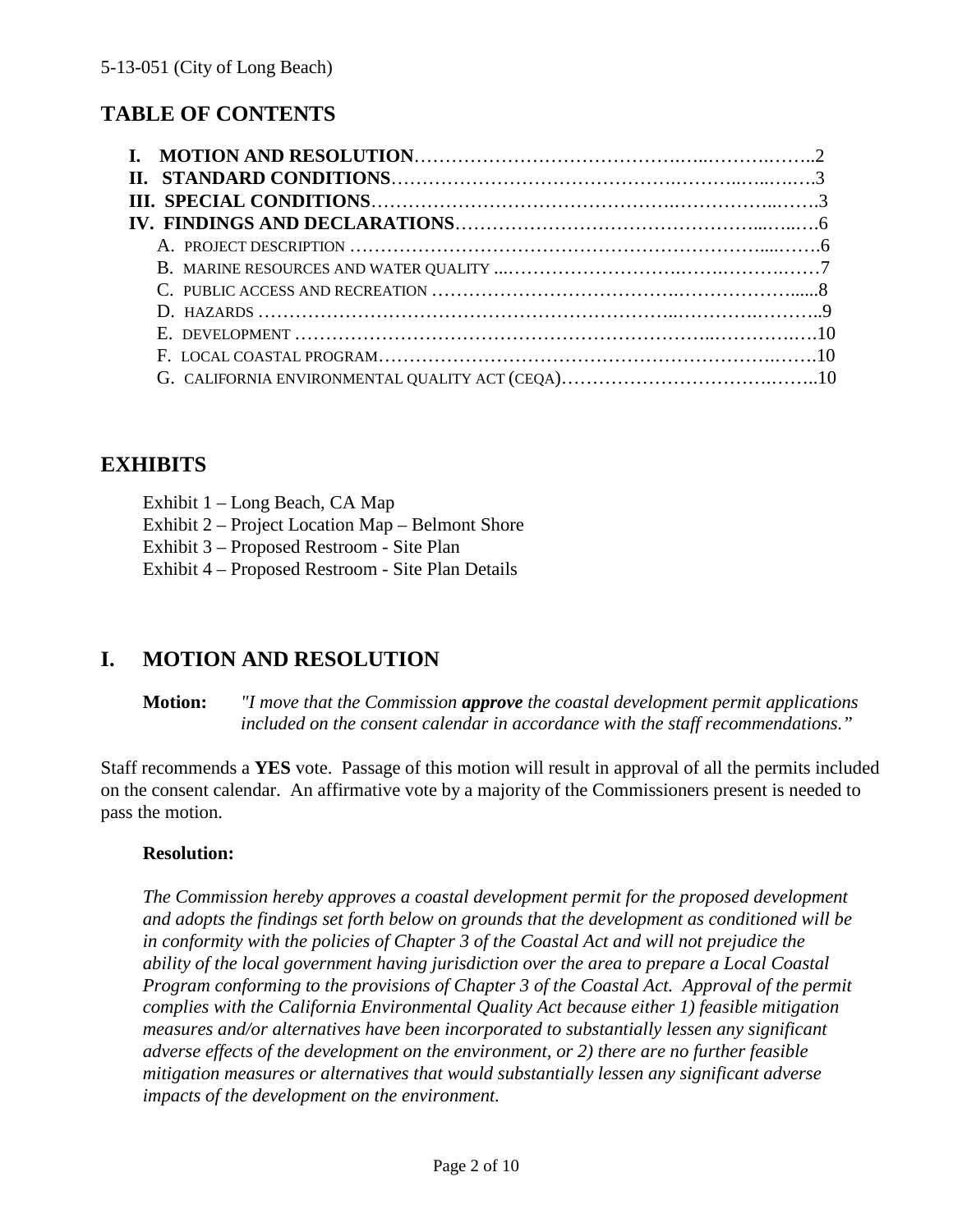# **II. STANDARD CONDITIONS**

This permit is granted subject to the following standard conditions:

- 1. **Notice of Receipt and Acknowledgment.** The permit is not valid and development shall not commence until a copy of the permit, signed by the permittee or authorized agent, acknowledging receipt of the permit and acceptance of the terms and conditions, is returned to the Commission office.
- 2. **Expiration.** If development has not commenced, the permit will expire two years from the date on which the Commission voted on the application. Development shall be pursued in a diligent manner and completed in a reasonable period of time. Application for extension of the permit must be made prior to the expiration date.
- 3. **Interpretation.** Any questions of intent or interpretation of any condition will be resolved by the Executive Director or the Commission.
- 4. **Assignment.** The permit may be assigned to any qualified person, provided assignee files with the Commission an affidavit accepting all terms and conditions of the permit.
- 5. **Terms and Conditions Run with the Land.** These terms and conditions shall be perpetual, and it is the intention of the Commission and the permittee to bind all future owners and possessors of the subject property to the terms and conditions.

# **III. SPECIAL CONDITIONS**

This permit is granted subject to the following special conditions:

- **1. Beach and Recreational Facility Closures - Timing of Project**. The permitted development shall not occur on weekends or holidays during the "peak use" beach season, defined as the period starting the day before the Memorial Day weekend and ending the day after the Labor Day weekend of any year. Beach area closures shall be minimized and limited to areas immediately adjacent to the permitted development (not to exceed a one hundred foot radius around the project site). All beach areas and recreation facilities outside of the one hundred foot radius shall remain open and available for public use during the normal operating hours. The public beach parking lot and the beach bicycle path shall remain open and available for public use during all normal operating hours.
- **2. Public Toilets.** Prior to the closure of the existing public restroom, the permittee shall provide and maintain temporary public toilets at the project site. The temporary facilities shall be provided and maintained at the project site until the new restroom facility is opened for public use.
- **3. Construction Responsibilities.** By acceptance of this coastal development permit, the permittee agrees that the permitted development shall be conducted in a manner that protects water quality pursuant to the implementation of the following BMPs: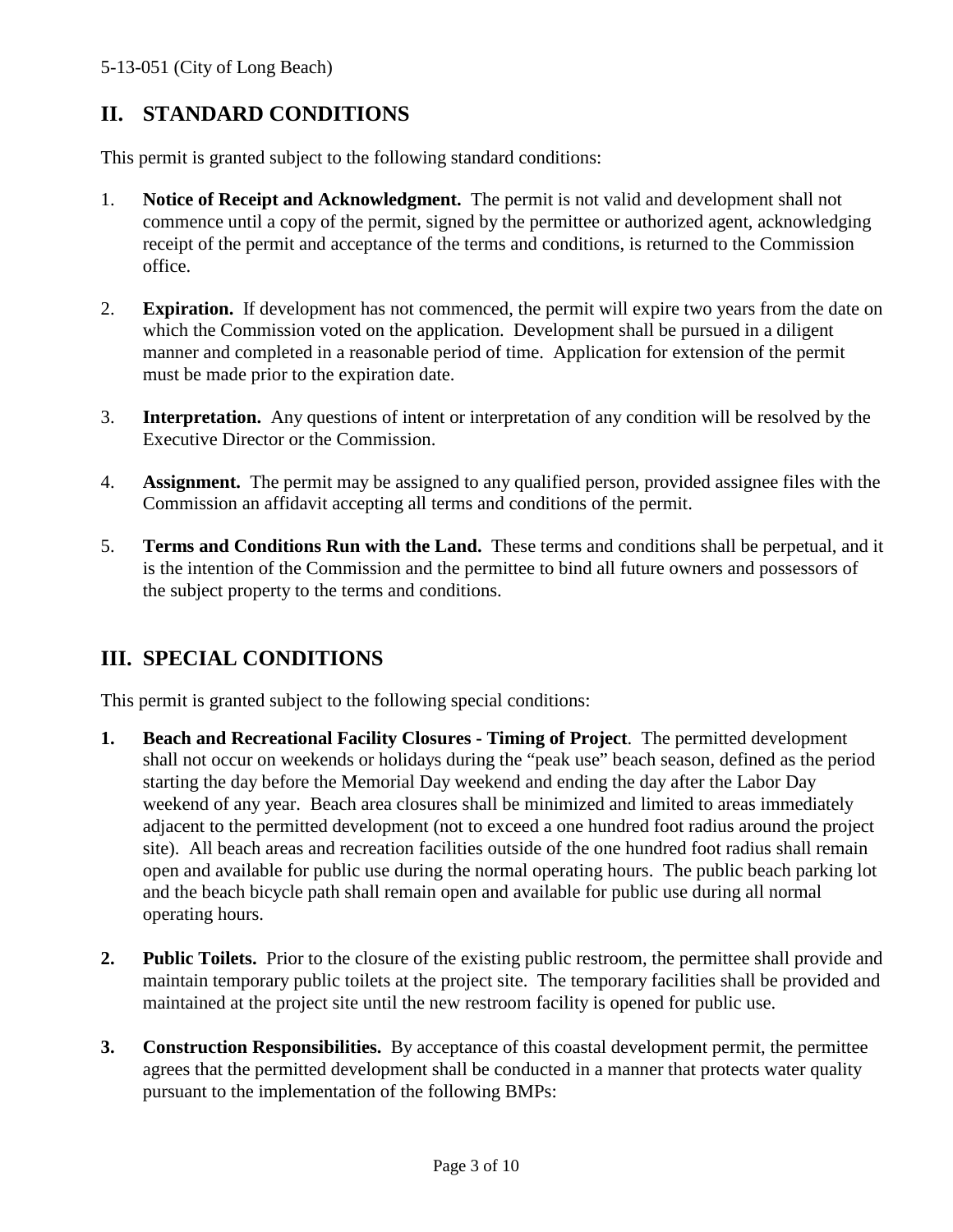- A. No construction materials, equipment, debris, or waste shall be placed or stored where it may be subject to wave, wind, or rain erosion or dispersion.
- B. Any and all demolition and construction material shall be removed from the site as soon as possible (within two days of completion of demolition/construction) and disposed of at an appropriate location. If the disposal site is located within the coastal zone, a coastal development permit or an amendment to this permit shall be required before disposal can take place.
- C. All trash generated by construction activities within the project area shall be disposed of at the end of each day, or sooner if possible.
- D. All grading and excavation areas shall be properly covered and sandbags and/or ditches shall be used to prevent runoff from leaving the site, and measures to control erosion must be implemented at the end of each day's work.
- E. Washout from concrete trucks shall be disposed of at a controlled location not subject to runoff into coastal waters or onto the beach, and more than fifty feet away from a storm drain, open ditch or surface waters.
- F. Erosion control/sedimentation Best Management Practices (BMPs) shall be used to control sedimentation impacts to coastal waters during construction. BMPs shall include, but are not limited to: Silt fencing shall be installed between work areas and the water to prevent runoff/sediment transport into the ocean.
- G. Construction vehicles operating at the project site shall be inspected daily to ensure there are no leaking fluids. If there are leaking fluids, the construction vehicles shall be serviced immediately. Equipment and machinery shall be serviced, maintained and washed only in confined areas specifically designed to control runoff and prevent discharges into the sea. Thinners, oils or solvents shall not be discharged into sanitary or storm sewer systems.
- H. All construction equipment and materials shall be stored and managed in a manner to minimize the potential for discharge of pollutants. Any spills of construction equipment fluids or other hazardous materials shall be immediately contained on-site and disposed of in an environmentally safe manner as soon as possible.
- I. During construction of the proposed project, no runoff, site drainage or dewatering shall be directed from the site into any bay, harbor, street or drainage unless specifically authorized by the California Regional Water Quality Control Board.
- J. In the event that hydrocarbon-contaminated soils or other toxins or contaminated material are discovered on the site, such matter shall be stockpiled and transported offsite only in accordance with Department of Toxic Substances Control (DTSC) rules and/or Regional Water Quality Control Board (RWQCB) regulations.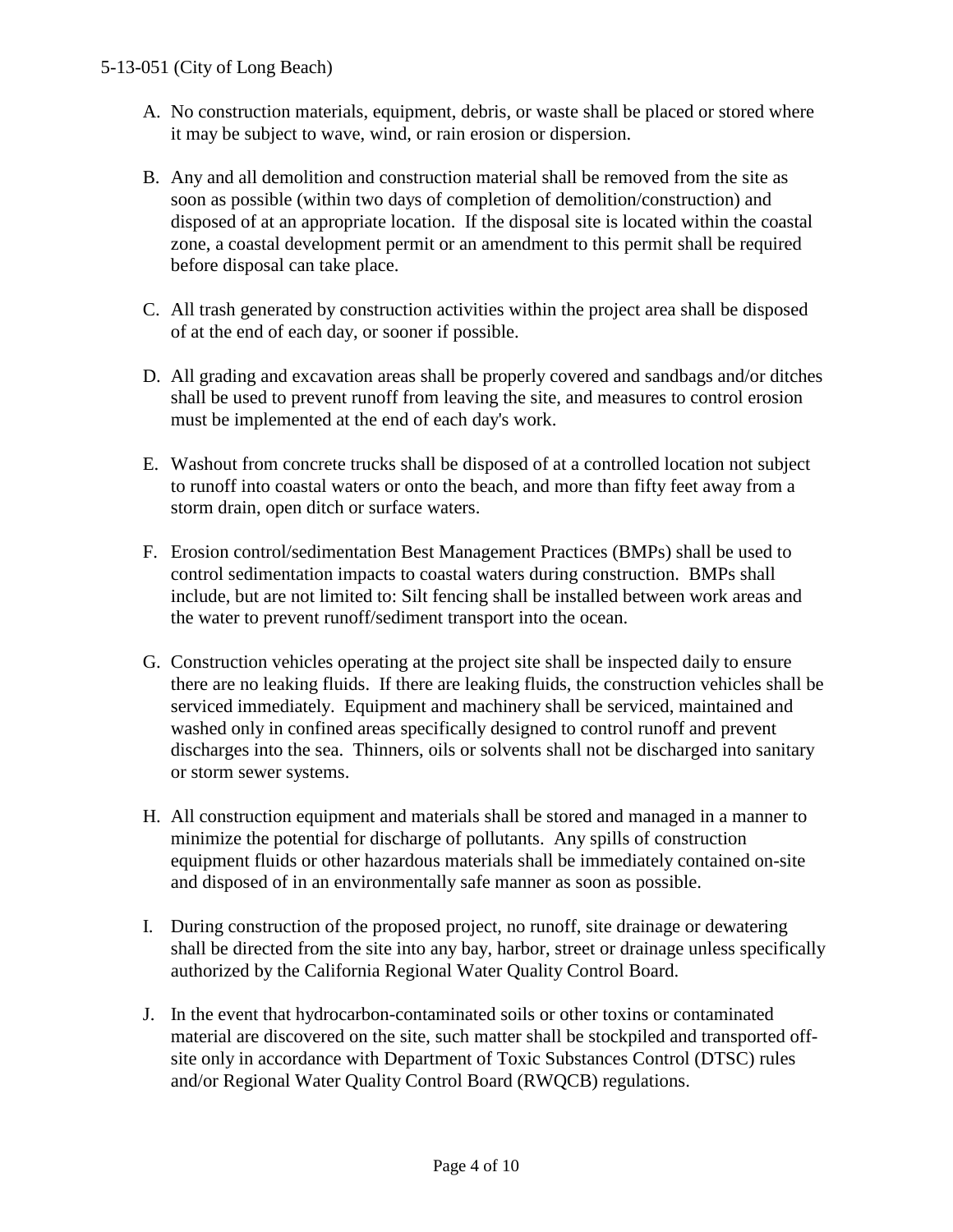#### 5-13-051 (City of Long Beach)

The permittee shall undertake the approved development in accordance with this condition and shall include the requirements of this condition on all plans and contracts issued for the project.

- **4. Future Development Restriction.** This coastal development permit is only for the development described in Coastal Development Permit 5-13-051. Except as provided in Public Resources Code section 30610 and applicable regulations, any future development as defined in PRC section 30106, including, but not limited to, a change in the density or intensity of use land, shall require an amendment to Coastal Development Permit 5-13-051 from the California Coastal Commission or shall require an additional coastal development permit from the California Coastal Commission or from the applicable certified local government.
- **5. No Future Shoreline Protective Device.** A) By acceptance of this coastal development permit, the applicant agrees, on behalf of itself and all successors and assignees, that no shoreline protective device(s) shall ever be constructed to protect the development approved pursuant to this coastal development permit including, but not limited to, the construction of the restroom and any other future improvements, in the event that the development is threatened with damage or destruction from waves, erosion, storm conditions, liquefaction, sea level rise, or any other coastal hazards in the future. By acceptance of this permit, the applicant/landowner hereby waives, on behalf of itself and all successors and assigns, any rights to construct such devices that may exist under Public Resources Code Section 30235. B) By acceptance of this coastal development permit, the applicant/landowner further agrees, on behalf of itself and all successors and assigns, that the landowner shall remove the development authorized by this permit including, but not limited to, the restroom, if any government agency has ordered that the structure is not to be occupied due to any of the hazards identified above. In the event that portions of the development fall to the beach before they are removed, the landowner shall remove all recoverable debris associated with the development from the beach and ocean and lawfully dispose of the material in an approved disposal site. Such removal shall require a coastal development permit.
- **6. Assumption of Risk, Waiver of Liability and Indemnity Agreement.** By acceptance of this permit, the applicant, on behalf of (1) themselves; (2) their successors and assigns and (3) any other holder of the possessory interest in the development authorized by this permit, acknowledge and agree (i) that the site may be subject to hazards from waves, storm waves, flooding and erosion; (ii) to assume the risks to the applicant and the property that is the subject of this permit of injury and damage from such hazards in connection with this permitted development; (iii) to unconditionally waive any claim of damage or liability against the Commission, its officers, agents, and employees for injury or damage from such hazards; (iv) to indemnify and hold harmless the Commission, its officers, agents, and employees with respect to the Commission's approval of the project against any and all liability, claims, demands, damages, costs (including costs and fees incurred in defense of such claims), expenses, and amounts paid in settlement arising from any injury or damage due to such hazards; and (v) to agree to include a provision in any subsequent sublease or assignment of the development authorized by this permit requiring the sublessee or assignee to submit a written agreement to the Commission, for the review and approval of the Executive Director, incorporating all of the foregoing restrictions identified in (i) through (v).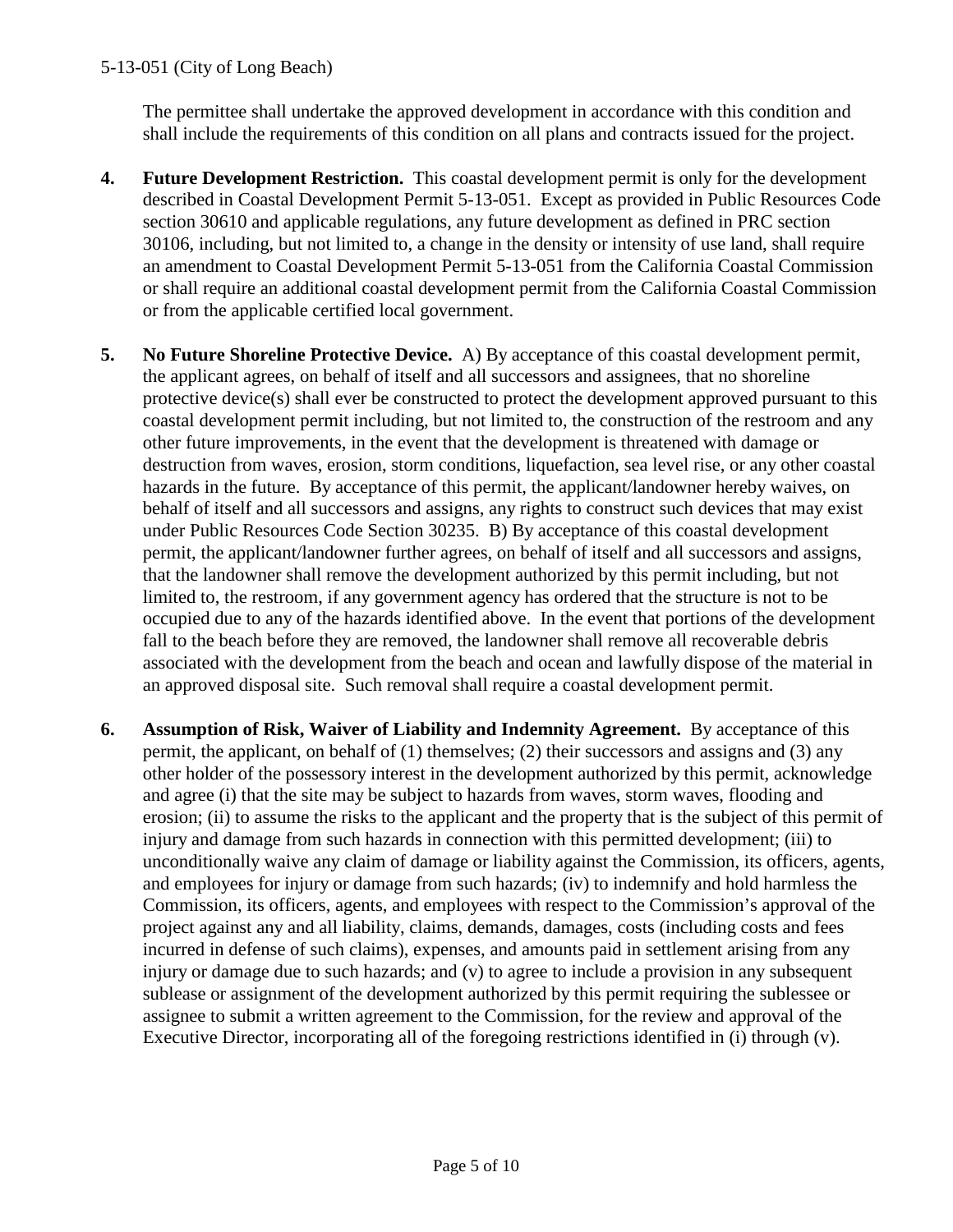# **IV. FINDINGS AND DECLARATIONS**

## **A. PROJECT DESCRIPTION**

The applicant (City of Long Beach) is proposing to replace an existing public restroom with a new onestory, eight-stall public restroom in the same location, attached to an existing 887 square foot snack bar building (See Exhibits). The project site is located in Belmont Shore, about three miles east of downtown Long Beach between Rosie's Dog Beach and Granada Launch Ramp. The City asserts that the proposed project is necessary because of the dilapidated conditions of the existing facility.



Project Site: Belmont Shore at the terminus Granada Avenue, Long Beach.

The proposed project is located on the beach at the southern terminus of Granada Avenue (Exhibit #2). The shoreline in the project area is a sandy public beach, about two hundred feet wide, that exists in a stable and relatively low wave energy environment (because of the breakwater).

The proposed work involves the demolition of the restroom portion (567 square feet) of the existing onestory, 1,454 square foot restroom/snack bar structure that is situated on the seaward side of the beach bicycle path. A new eight-stall, 626 square foot restroom structure is proposed to be constructed on a new foundation in the same footprint and at the same elevation as the existing restroom (Exhibit #4). No changes are proposed for the attached 887 square foot snack bar structure, and the proposed project will not change the current fifteen-foot height of the existing restroom/snack bar structure. In total, the snack bar structure with the proposed attached new eight-stall restroom will cover 1,513 square feet, which is 59 square feet larger than the existing structure.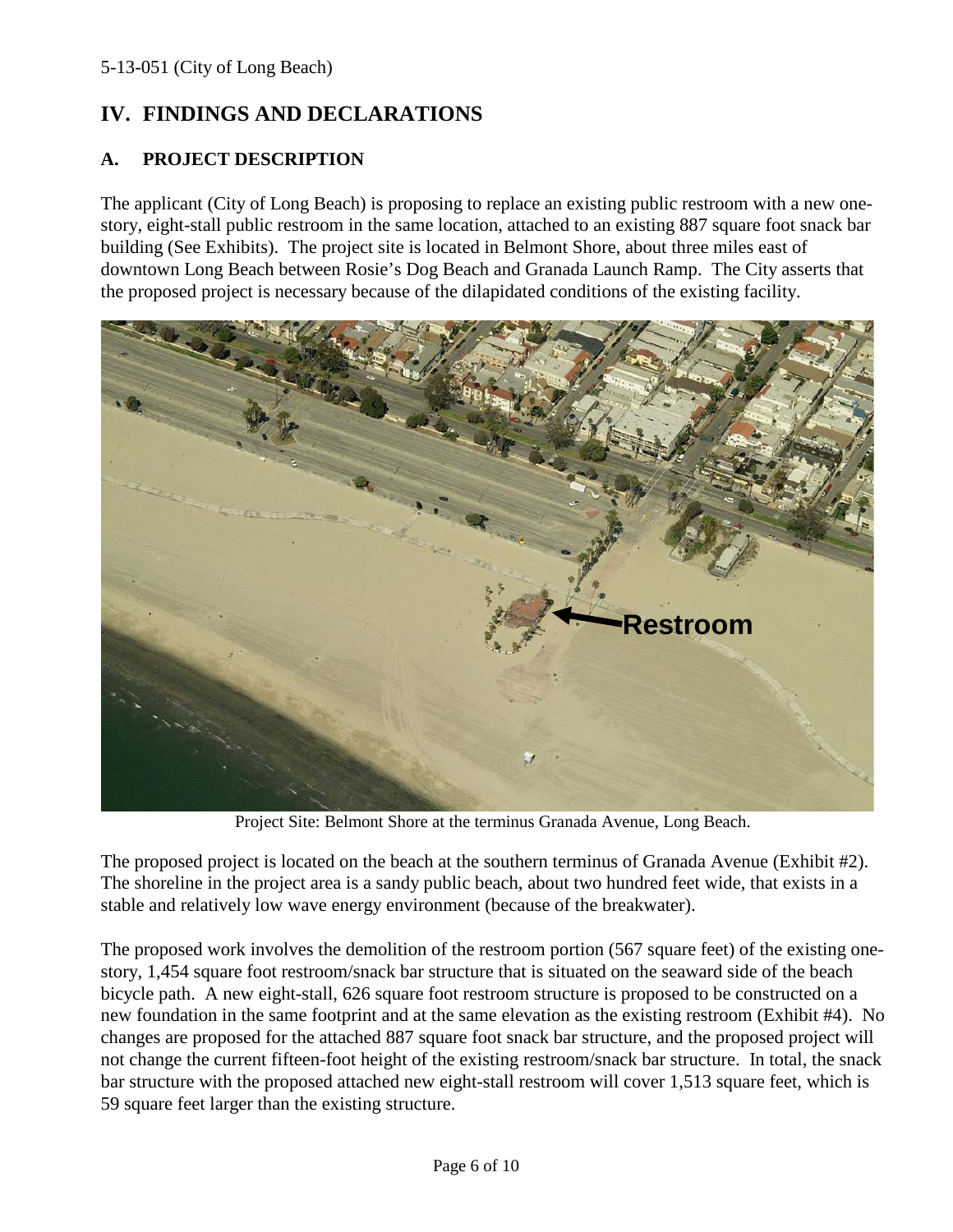## 5-13-051 (City of Long Beach)

The roof of the new restroom will be decorated with metal mission-style tiles, and new benches, bicycle racks and trash receptacles will be installed on the new decorative hardscape that is proposed to surround the new restroom. The paved area around the proposed structure will be increased by about five hundred feet in order to improve handicap access. New outdoor showers, sinks, and drinking fountains will also be installed. The proposed project has been reviewed and approved by the City of Long Beach Department of Development Services and has been determined to be compliant with ADA (Americans with Disabilities Act of 1990) standards.

## **B. MARINE RESOURCES AND WATER QUALITY**

The Coastal Act contains policies that address development in or near coastal waters. The proposed project is located near coastal waters of the Pacific Ocean. No work is proposed in the water. All work will occur about two hundred feet inland of the shoreline. Sections 30230 and 30231 of the Coastal Act require the protection of biological productivity, public recreation and marine resources. The permit is conditioned to protect these marine resources.

## Section 30230 of the Coastal Act states:

*Marine resources shall be maintained, enhanced, and where feasible, restored. Special protection shall be given to areas and species of special biological or economic significance. Uses of the marine environment shall be carried out in a manner that will sustain the biological productivity of coastal waters and that will maintain healthy populations of all species of marine organisms adequate for long-term commercial, recreational, scientific, and educational purposes.*

#### Section 30231 of the Coastal Act states:

*The biological productivity and the quality of coastal waters, streams, wetlands, estuaries, and*  lakes appropriate to maintain optimum populations of marine organisms and for the protection *of human health shall be maintained and, where feasible, restored through, among other means, minimizing adverse effects of waste water discharges and entrainment, controlling runoff, preventing depletion of ground water supplies and substantial interference with surface water flow, encouraging waste water reclamation, maintaining natural vegetation buffer areas that protect riparian habitats, and minimizing alteration of natural streams.*

Due to the project's location near coastal waters, it is necessary to ensure that construction activities will be carried out in a manner that will not adversely affect recreation, water quality or marine resources. The potential adverse impacts to water quality and marine resources include discharges of contaminated runoff and sedimentation during construction and as a result of excavation and pouring of concrete for the foundation and the use of heavy equipment (fuel and oil leaks). In order to prevent adverse impacts to marine waters from construction activities, the Commission is imposing Special Condition Three. Special Condition Three requires that specific mitigation measures be implemented in order to ensure that water quality, biological productivity and marine resources are protected as required by Sections 30230 and 30231 of the Coastal Act. The required best management practices include provisions to prevent discharges into the water during construction (e.g., sand bagging, runoff diversions, and silt curtains). Only as conditioned will the proposed project ensure the protection of marine resources and water quality as required by Sections 30230 and 30231 of the Coastal Act.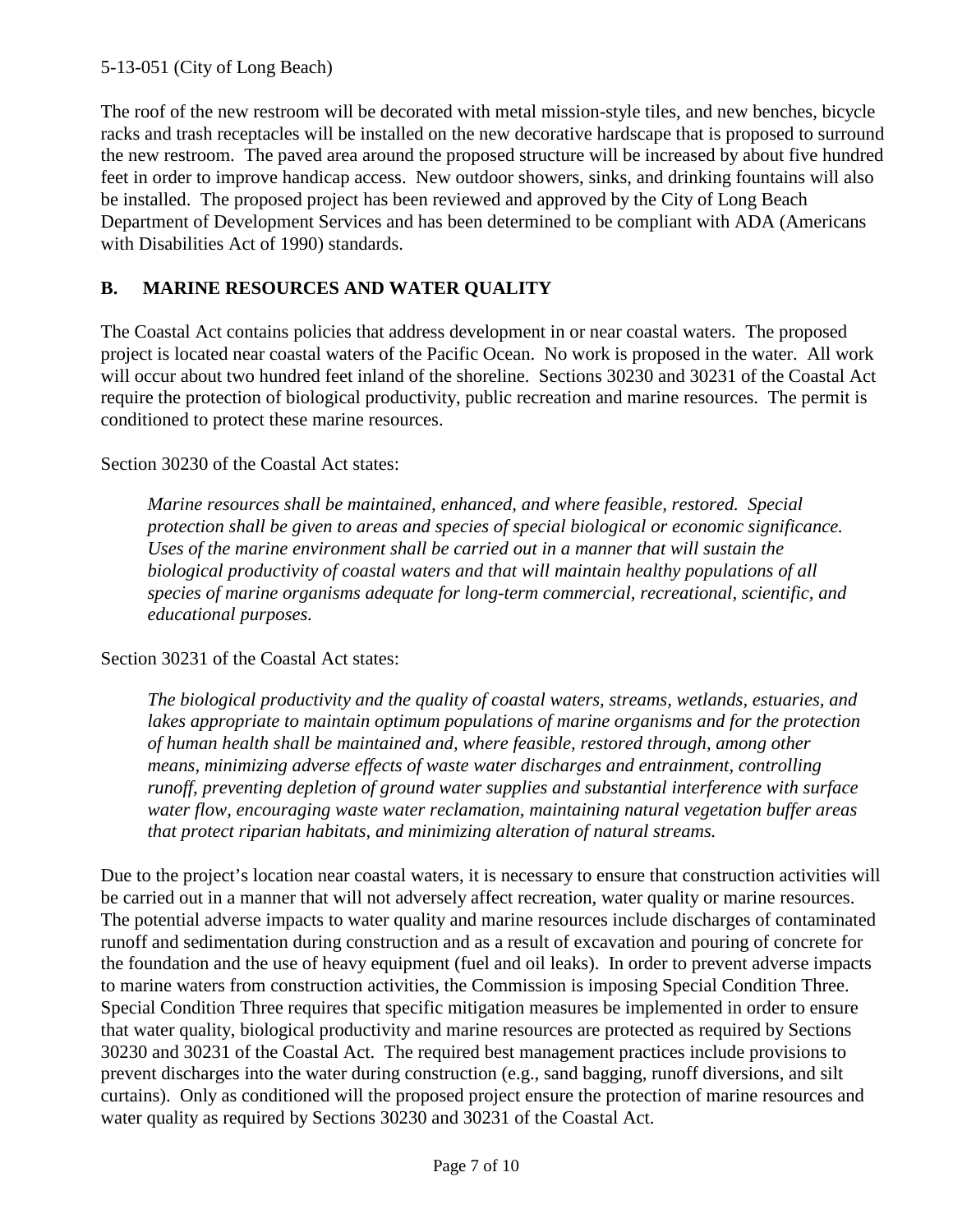## **C. PUBLIC ACCESS AND RECREATION**

One of the basic goals stated in the Coastal Act and is to maximize public access to and along the coast. The Coastal Act has several policies that protect public access along the shoreline and public recreational opportunities.

Section 30210 of the Coastal Act states:

*In carrying out the requirement of Section 4 of Article X of the California Constitution, maximum access, which shall be conspicuously posted, and recreational opportunities shall be provided for all the people consistent with public safety needs and the need to protect public rights, rights of private property owners, and natural resource areas from overuse.*

Section 30211 of the Coastal Act states:

*Development shall not interfere with the public's right of access to the sea where acquired through use or legislative authorization, including, but not limited to, the use of dry sand and rocky coastal beaches to the first line of terrestrial vegetation.*

#### Section 30213 of the Coastal Act states:

*Lower cost visitor and recreational facilities shall be protected, encouraged, and, where feasible, provided. Developments providing public recreational opportunities are preferred...*

The public currently has unrestricted access along the shoreline at the project site. In order to protect public access and recreational opportunities from short-term impacts caused by construction activities, the Commission is imposing Special Condition One which requires that the permitted development shall not occur on weekends during the "peak use" beach season (defined as the period starting the day before the Memorial Day weekend and ending the day after the Labor Day weekend), and that beach area closures shall be minimized and limited to areas immediately adjacent to the permitted development.

The use of part of the public beach and adjacent public parking lot for project staging will not have any significant adverse effect on public access or recreation because the parking lot and the beach have sufficient capacity to meet the weekday demands of the public when the proposed demolition and construction activities would occur. The public beach parking lot has 753 parking spaces. The public beach parking lot and beach bicycle path will remain open at all times, and Special Condition Two requires the applicant to provide and maintain temporary public toilets at the site while the new restroom is being constructed.

Special Condition Four protects public recreation by ensuring that the City obtains a permit amendment or a new coastal development permit for any additional changes or improvements to the structure, including any changes that would affect the operation of the snack bar concession. Special Condition Five protects the public beach by prohibiting the construction of future shoreline protective devices to protect the proposed restroom. Construction of a shoreline protective device between the proposed structure and the sea would adversely affect public access and recreation by displacing public recreation area. The project site may be subject to hazards from waves, storm waves, flooding and erosion, and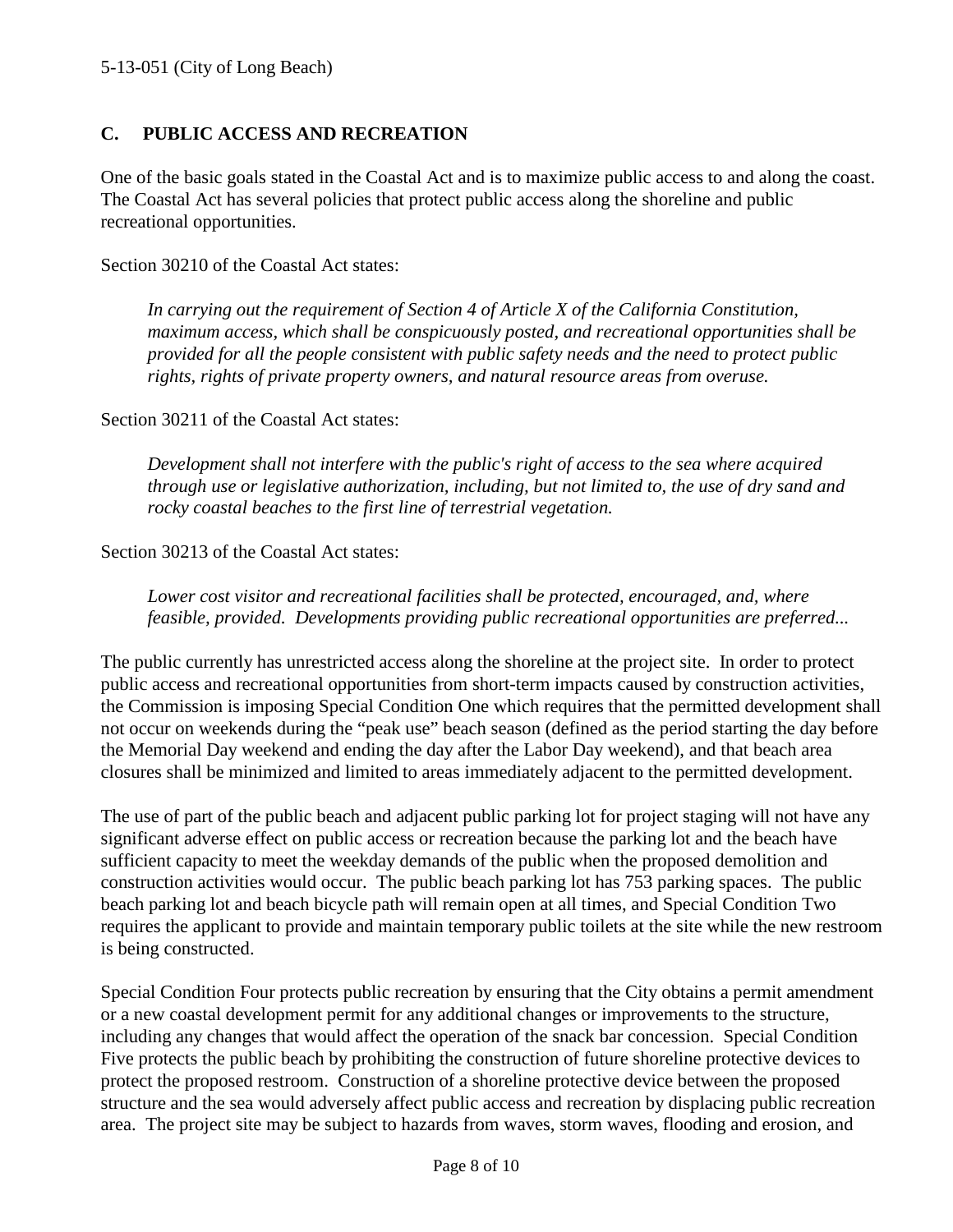## 5-13-051 (City of Long Beach)

Special Condition Six requires the applicant to assume these risks. Should the approved structure be deemed unsafe, and a government agency orders that the structure is not to be occupied; the permittee would have to relocate or remove the development. In this case, the proposed structure is located further inland than the public beach parking lot, which is closer to the ocean.

As conditioned, the proposed project will enhance public recreation and will not obstruct or interfere with existing public access or recreational opportunities at or near the project site. The proposed project does not: a) obstruct a significant view to or along the coast; b) adversely impact public access to and use of the water; c) adversely impact public recreational use of a public park or beach; or d) otherwise adversely affect recreation, access or the visual resources of the coast. Therefore, the Commission finds that the proposed development, as conditioned, is consistent with the public access and recreation policies of the Coastal Act.

# **D. HAZARDS**

The Coastal Act states that new development must minimize risks to life and property and not create nor contribute significantly to erosion, geologic instability, or destruction of the site or surrounding area.

Section 30253 of the Coastal Act states, in part:

*New development shall:*

- *(l) Minimize risks to life and property in areas of high geologic, flood, and fire hazard.*
- *(2) Assure stability and structural integrity, and neither create nor contribute significantly to erosion, geologic instability, or destruction of the site or surrounding area or in any way require the construction of protective devices that would substantially alter natural landforms along bluffs and cliffs.*

The shoreline in the project area is a sandy public beach, about one hundred feet wide, that exists in a stable and relatively low wave energy environment (because of the breakwater). The proposed project, as conditioned, minimizes risks to life and property. The proposed project will not create nor contribute significantly to erosion, geologic instability, or destruction of the site or surrounding area or in any way require the construction of protective devices that would substantially alter natural landforms along bluffs and cliffs.

However, no development on the beach can be guaranteed to be safe from hazard. Any development located in or near the ocean has the potential for damage caused by wave energy, floods, seismic events, storms and erosion. The proposed project is located on the shoreline of the Pacific Ocean and is susceptible to natural hazards. The Commission routinely imposes conditions for assumption of risk in areas at high risk from hazards. Special Condition Six ensures that the permittee understands and assumes the potential hazards associated with development in or near the water. Such knowledge is the first step towards the minimization of risks to life and property. The proposed project, as conditioned, is consistent with Section 30253 of the Coastal Act.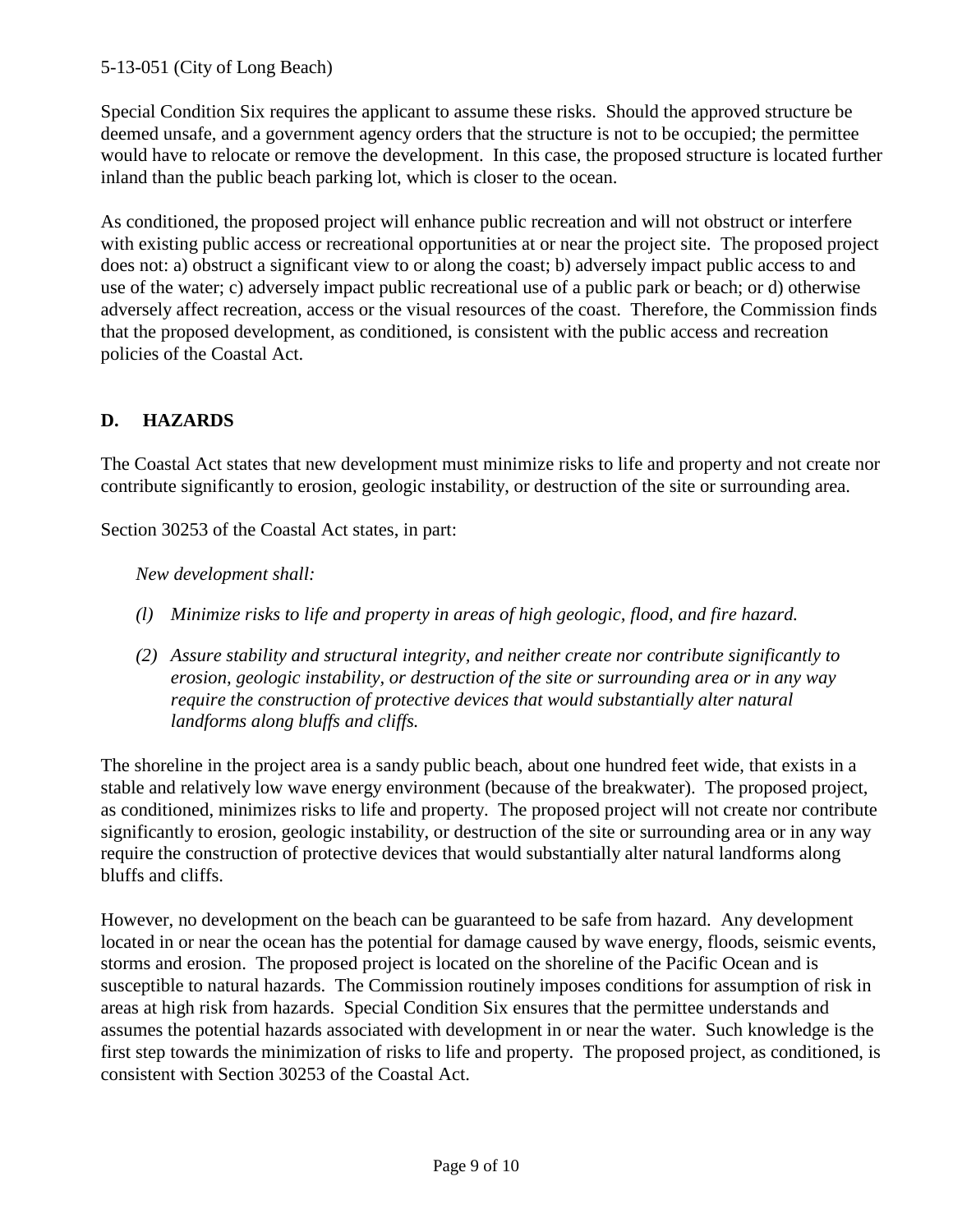## **E. DEVELOPMENT**

The development is located within an existing developed area and, as conditioned, will be compatible with the character and scale of the surrounding area, has been designed to assure structural integrity, and will avoid cumulative adverse impacts on public access. Therefore, the Commission finds that the development, as conditioned, conforms with Sections 30250, 30251, 30252, 30253 and the public access provisions of the Coastal Act.

## **F. LOCAL COASTAL PROGRAM**

A coastal development permit is required from the Commission for the proposed development because it is located within the Commission's area of original jurisdiction. The Commission's standard of review for the proposed development is the Chapter 3 policies of the Coastal Act. The City of Long Beach certified LCP is advisory in nature and may provide guidance. The Commission certified the City of Long Beach LCP on July 22, 1980. As conditioned, the proposed development is consistent with Chapter 3 of the Coastal Act and with the certified LCP for the area.

# **G. CALIFORNIA ENVIRONMENTAL QUALITY ACT (CEQA)**

In this case, the City of Long Beach is the lead agency for purposes of CEQA review of this project. The City issued a CEQA Exemption for the proposed project on September 26, 2012. As conditioned, there are no feasible alternatives or feasible mitigation measures available which would substantially lessen any significant adverse effect which the activity may have on the environment. Therefore, the Commission finds that the proposed project, as conditioned to mitigate the identified impacts, is the least environmentally damaging feasible alternative and can be found consistent with the requirements of the Coastal Act to conform to CEQA.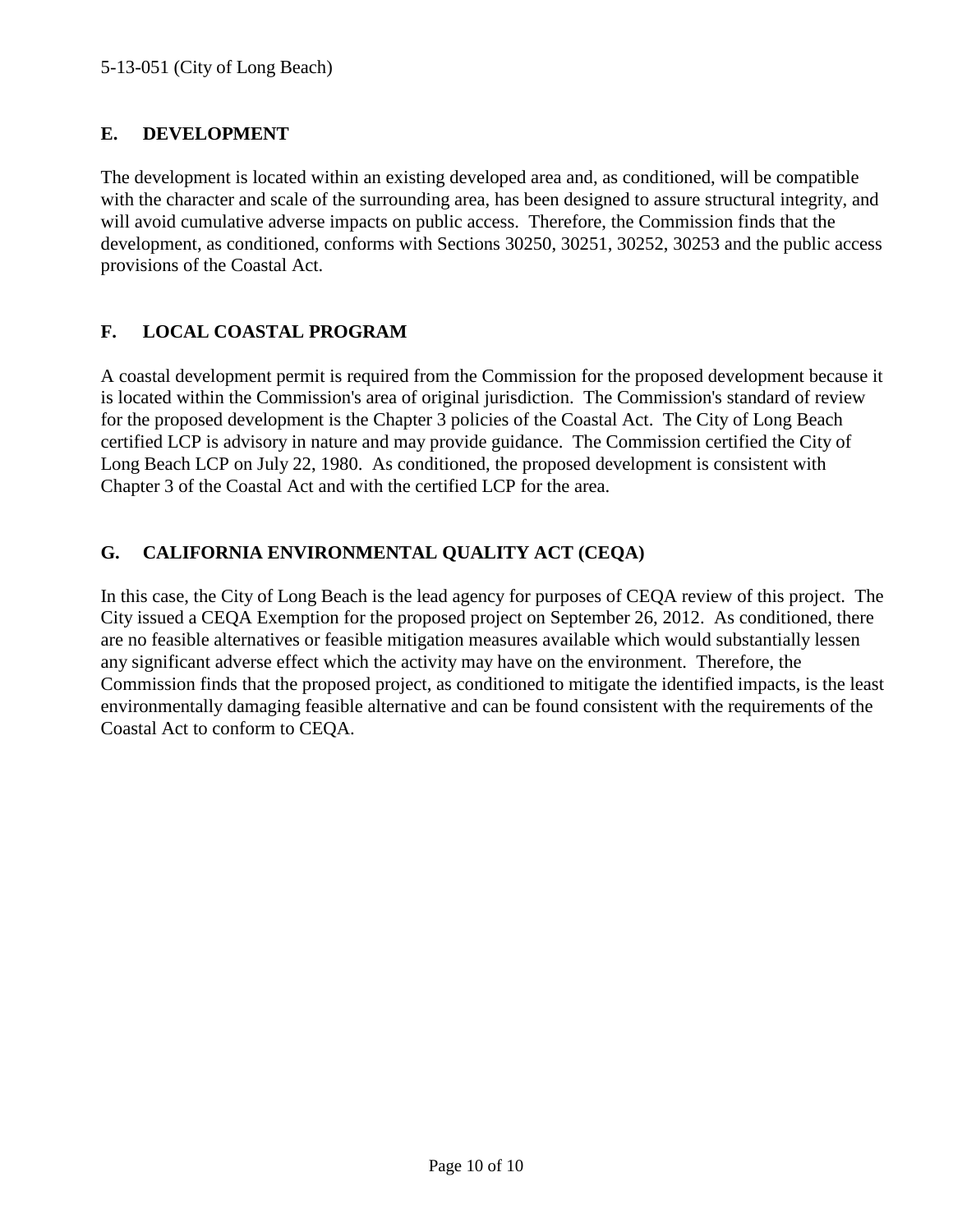# **City of Long Beach**

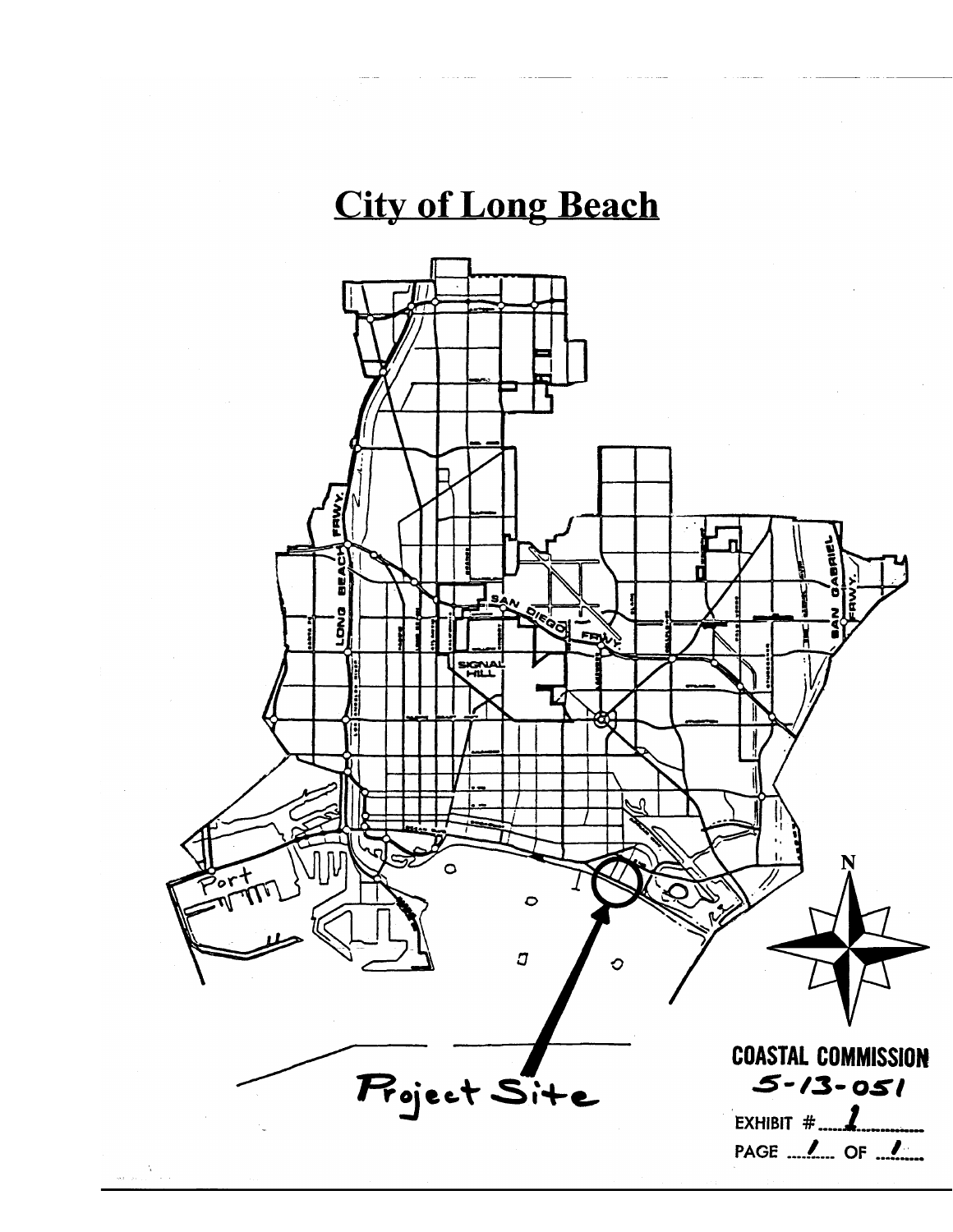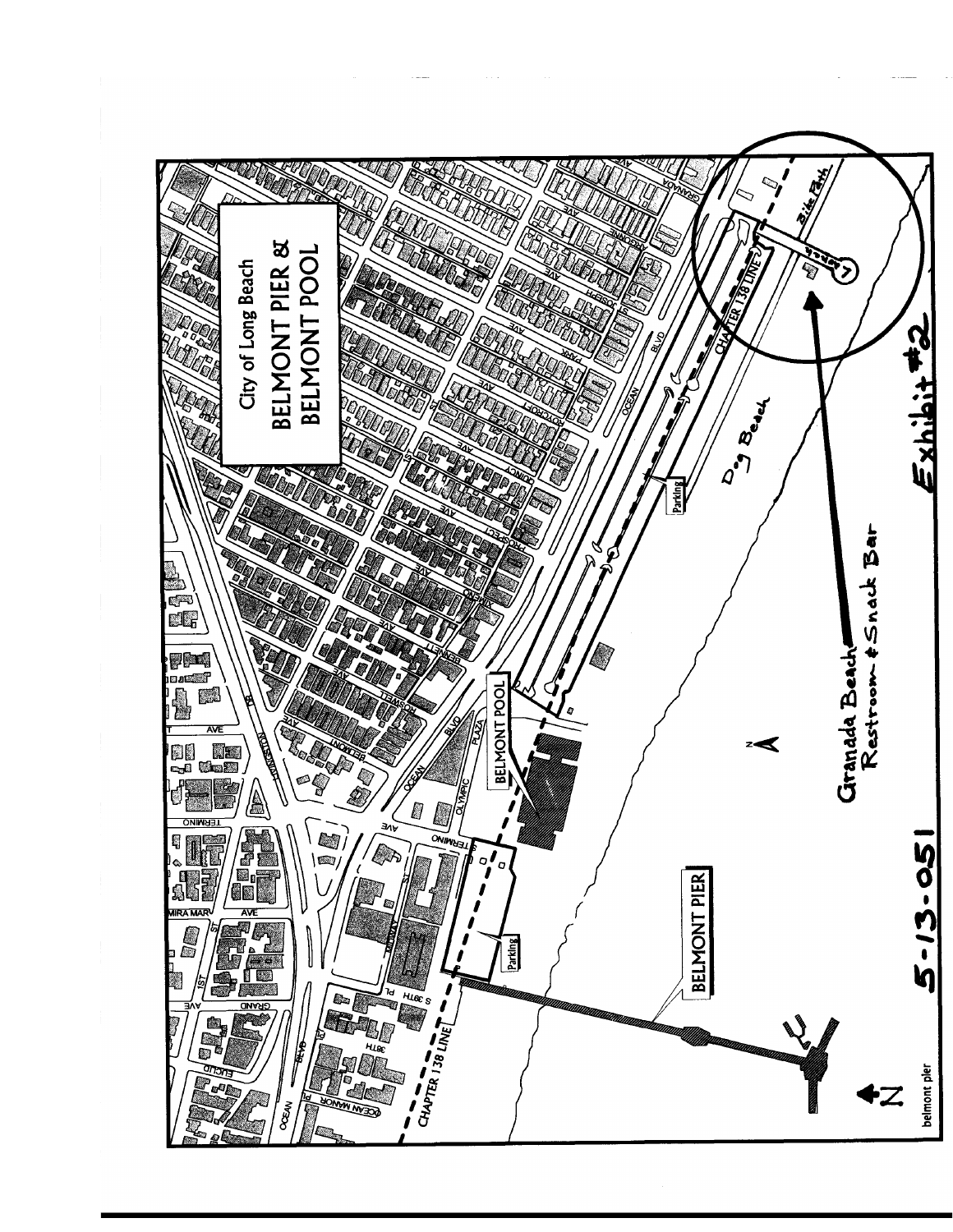